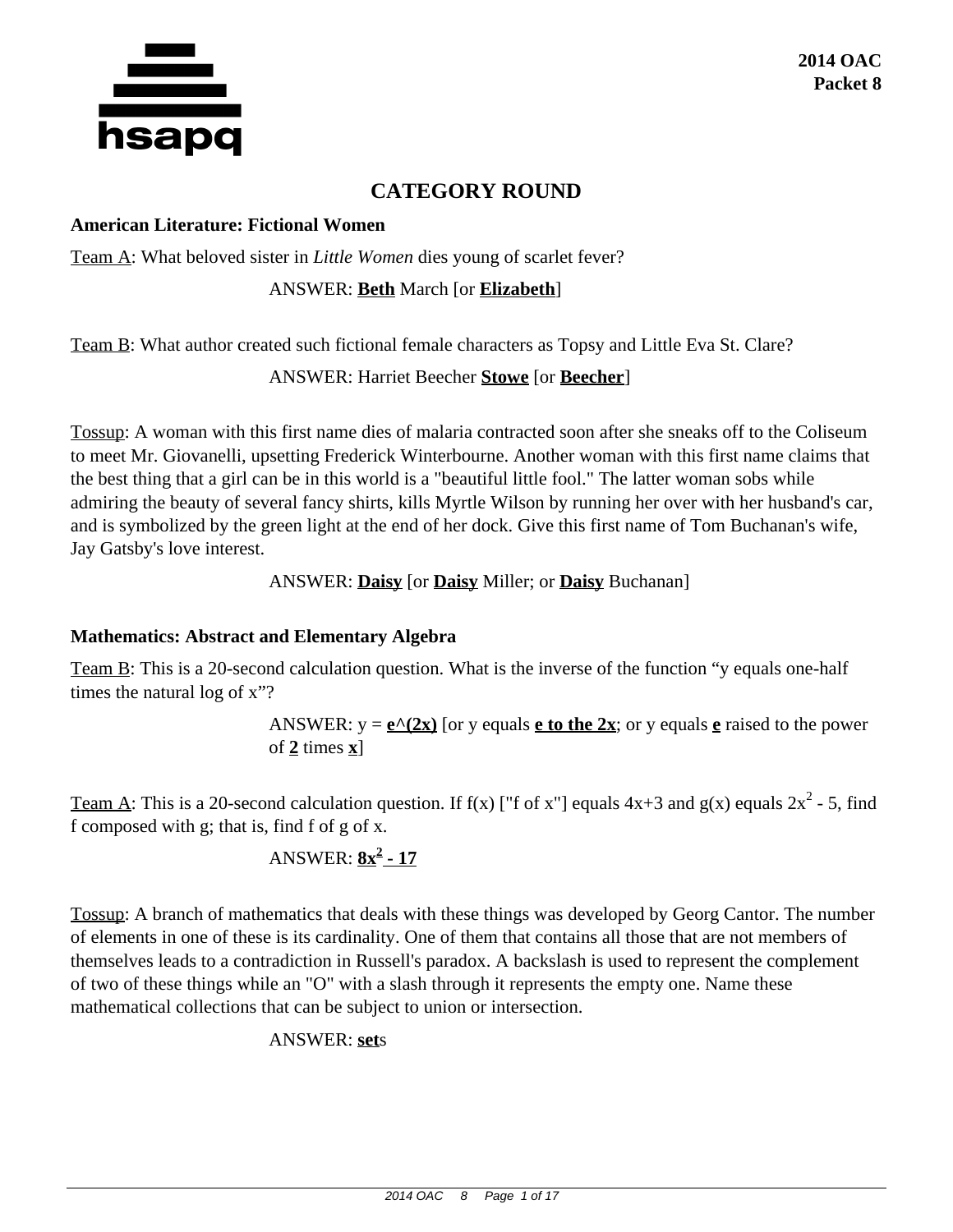### **World History: Asian Leaders**

Team A: Which first president of Indonesia was overthrown by the 30th of September movement?

ANSWER: **Sukarno** [or Kusno **Sosrodihardjo**; do not accept "Suharto"]

Team B: Name the dictator who instituted the "Year Zero" policy and referred to himself as "Brother Number One."

## ANSWER: Pol **Pot** [or Soloth **Sar**]

Tossup: This man was photographed by Gaetano Faillace (fye-LAH-chay) standing next to an enemy general. He was unsuccessfully targeted in the Kyujo Incident, and his surrender message referenced a "new and most cruel" weapon with "incalculable" damage. This man gave the "Jewel Voice Broadcast" to signify his country's unconditional surrender, and was then forced to renounce his divinity by Douglas MacArthur. This ruler was never tried for war crimes, unlike his military leaders such as Hideki Tojo. Name this Emperor of Japan during World War II.

ANSWER: **Hirohito** [or the **Showa** Emperor]

### **Fine Arts: Jazz Instruments**

Team B: Charles Mingus was an accomplished player of what instrument in the violin family?

ANSWER: double **bass** [or upright **bass**; or **bass** fiddle; or string **bass**; or **bass** violin; or doghouse **bass**; or contra**bass**; or **bass** viol; or stand-up **bass**; or **bull fiddle**; or really anything with the word **bass** in it]

Team A: Charlie Christian and Django Reinhardt played what instrument?

## ANSWER: jazz **guitar**

Tossup: Marian McPartland played this instrument on a radio show named for it until 2011. A performer of this instrument composed the soundtrack to the movie *Anatomy of a Murder,* and worked with the same composer who wrote his band's theme song, "Take the A Train." Bill Evans played this instrument for the Miles Davis sextet. "Straight, No Chaser" is a song for this instrument. Name this percussion instrument played by Duke Ellington.

## ANSWER: **piano**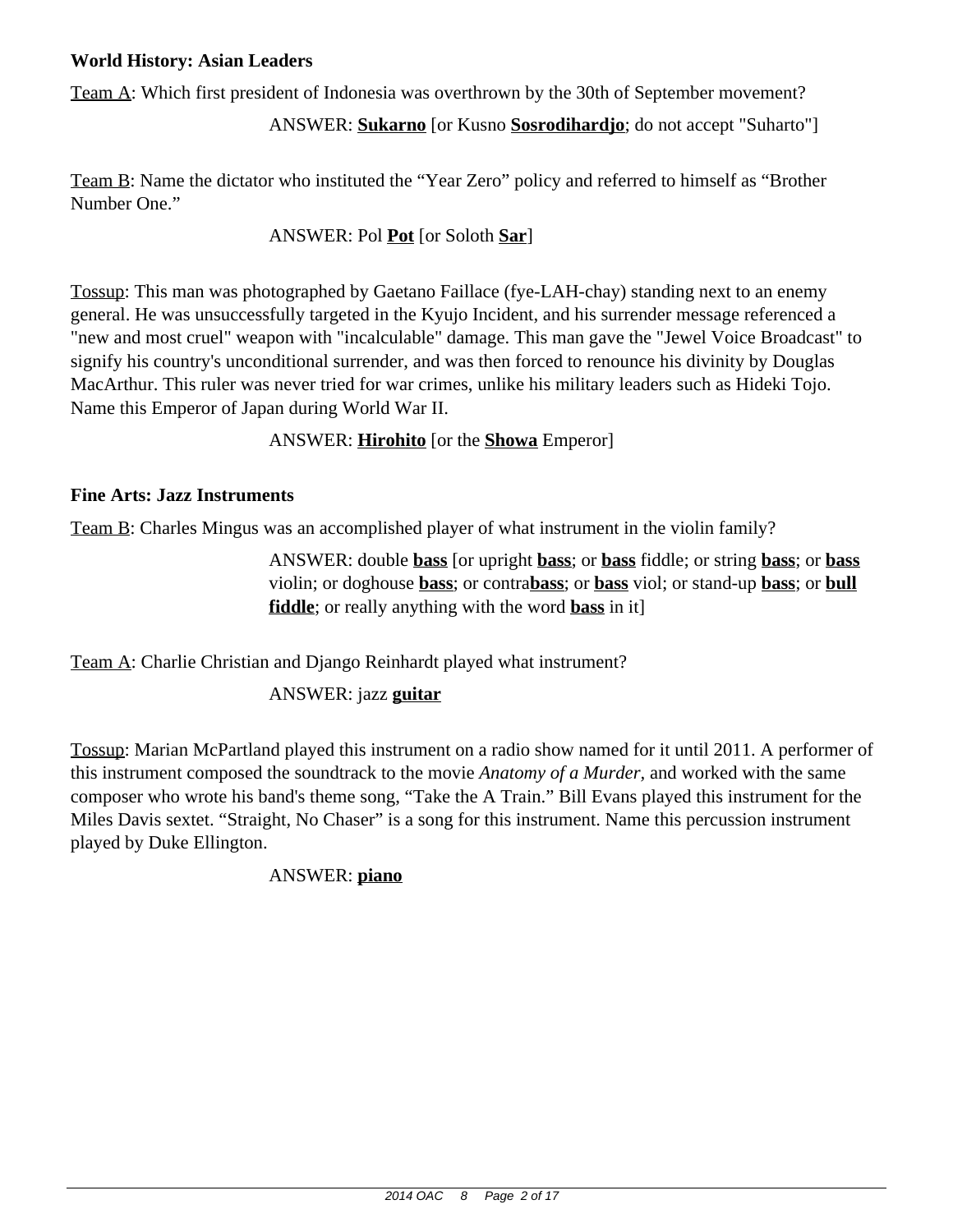#### **Life Sciences: Proteins**

Team A: What misfolded proteins are responsible for causing kuru and mad cow disease?

#### ANSWER: **prion**s

Team B: What proteins act as biological catalysts?

#### ANSWER: **enzyme**s

Tossup: The removal of these proteins by apharesis is the treatment for Guillain–Barré (GHEE-yahn BAR-ay) syndrome. These proteins are the subject of the Kabat numbering scheme, and their function mostly depends on their CDR3 regions. These proteins are separated into isotypes by their constant regions, consist of two heavy and two light chains, and get their variable regions from VDJ recombination. These proteins are secreted by plasma cells. Name these Y-shaped proteins that are secreted by B-cells and which bind to antigens.

#### ANSWER: **antibodies** [or **immunoglobulin**s]

#### **World Literature: Plays**

Team B: What playwright wrote *The Master Builder*?

#### ANSWER: Henrik **Ibsen**

Team A: In what Ibsen play does the title character shoot herself after being blackmailed by Judge Brack?

#### ANSWER: *Hedda Gabler*

Tossup: In this play, not by Ibsen, a character is told to find a Spanish costume in order to court the sister of Kastril, while another is blindfolded and humiliated in order to meet the "Queen of Fairy." The protagonist of this play deals with such characters as the tobacconist Drugger, the wealthy Sir Epicure Mammon, and the clerk Dapper, who wants to summon a familiar. In this play, Lovewit's butler Jeremy poses as Captain Face to join the con artist Subtle. Name this Ben Jonson play featuring characters who desire the philosopher's stone.

ANSWER: *The Alchemist*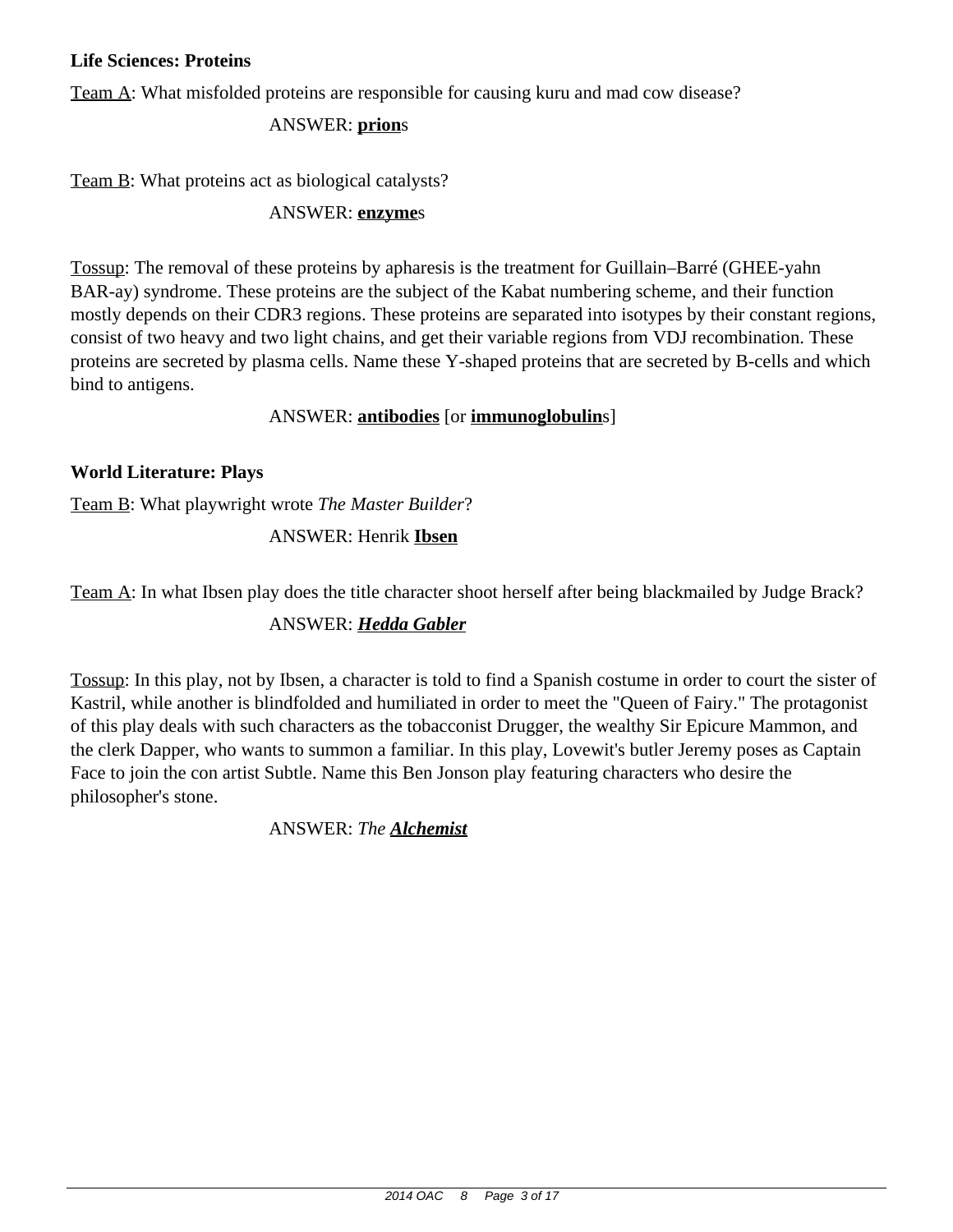### **US Government/Economics: Economic Quantities**

Team A: Inflation separates the "real" from the "nominal" version of what quantity commonly reduced in expansionary policy?

### ANSWER: **interest rate** [prompt on partial answer]

Team B: What quantity is computed by adding consumer spending, investment, excess of exports over imports, and government spending?

### ANSWER: **GDP** [or **gross domestic product**]

Tossup: In perfect competition, the curve for this quantity is the section of the marginal cost curve found above the minimum average variable cost. In the long run, the aggregate form of this quantity is perfectly vertical. A "shock" named for this quantity quickly moves the equilibrium price, as in the 1973 oil embargo. This quantity goes up with price in a traditional diagram. Name this quantity which forms the equilibrium point where it meets demand.

#### ANSWER: **supply**

#### **Physical Sciences: Light**

Team B: What type of scattering occurs when light hits a particle smaller than its wavelength? It explains why the sky is blue.

#### ANSWER: **Rayleigh** scattering

Team A: What phenomenon occurs due to the quantized nature of light, and sees metals emit electrons when hit by sufficiently energetic beams?

#### ANSWER: **photoelectric** effect

Tossup: One description of this phenomenon uses Green's theorem to solve the wave equation at a point based on its solutions at all points on a surface around the point; that is Kirchoff's formulation. This phenomenon occurring at a knife edge is the subject of Huygens principle, which in another system creates the Airy disk. It can occur through gratings, single slits, or circular apertures. Name this phenomenon in which light bends around an obstacle.

#### ANSWER: **diffraction**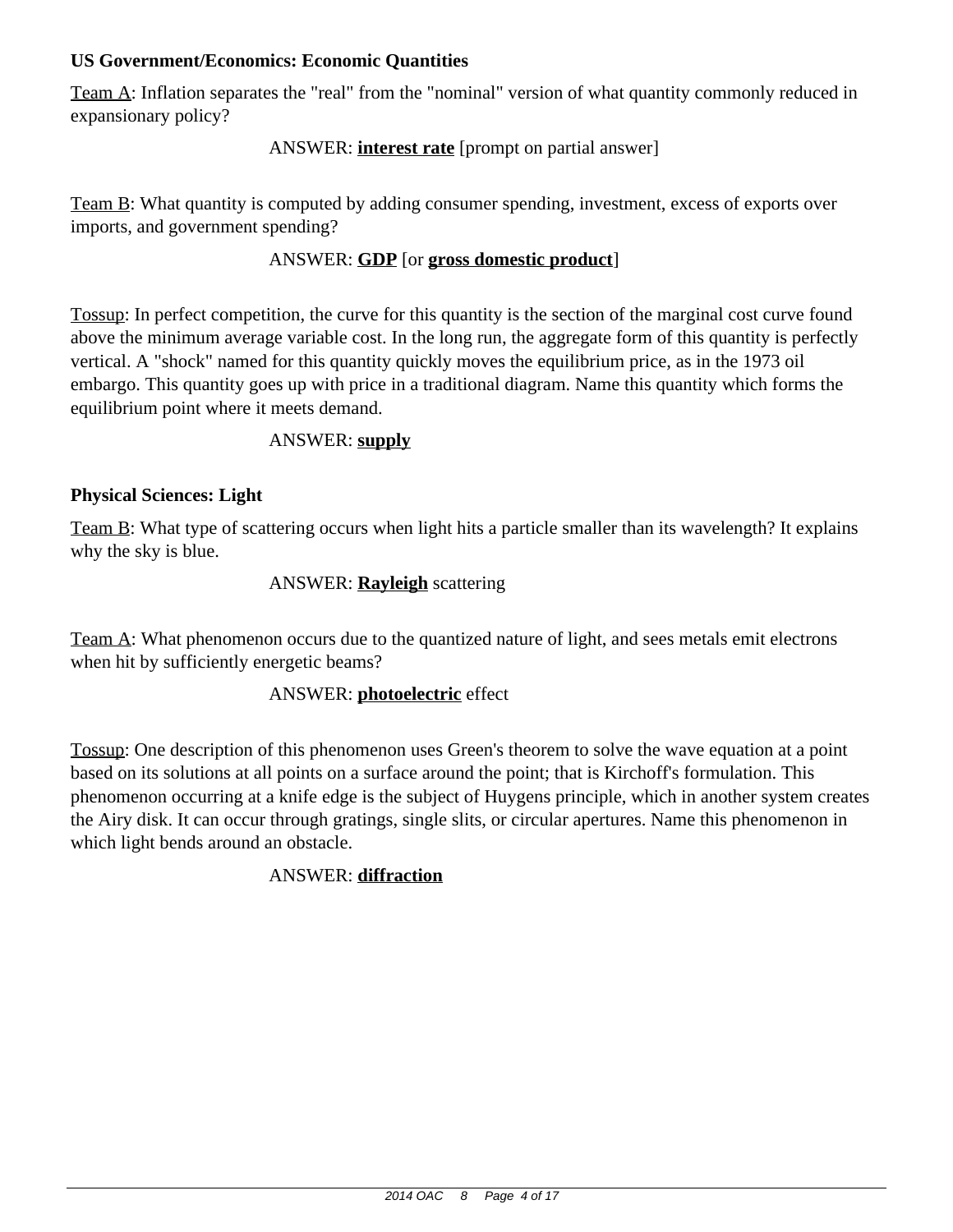## **World Geography: Polluted Cities**

Team A: This capital city beat out Beijing in a 2014 study's comparison of air pollution. The annual Republic Day parade takes place on this city's Rajpath.

#### ANSWER: **New Delhi** [do not accept or prompt on "Delhi"]

Team B: This capital city was named the "most dangerous city in the world for children" in 1999 by the World Resources Institute because of its air pollution, and is home to the Plaza of the Three Cultures.

#### ANSWER: **Mexico City**

Tossup: This city's valley causes pollution problems for the Guaire (goo-ah-EE-ray) River, and it spills over the boundary of Miranda state. The Parque Central area of this city is taking over municipal functions from the surroundings of the Miraflores (mee-rah-FLOR-ehs) Palace. This city's National Pantheon contains the tomb of Simon Bolivar. Name this city which still leads Valencia and Maracaibo as the population and economic center of Venezuela.

#### ANSWER: **Caracas**

#### **American History: Historical Enemies**

Team B: What political family along the West Virginia-Kentucky border was led by "Devil Anse" while they engaged in a longtime feud with the family of "Ole Ran'l?"

### ANSWER: **Hatfield**s

Team A: Al Capone ordered what 1929 mass slaying against rival Bugs Moran's organization?

#### ANSWER: **Saint Valentine's** Day Massacre

Tossup: This man led armed warriors to confront an opposing general at the general's Indiana home of Grouseland. He declined a commission from Henry Procter honoring him for his efforts in the siege of Detroit. Future Vice-President Richard Johnson claimed to have killed this man at the Battle of the Thames during the War of 1812. His brother was Tenskwatawa (TENS-kwuh-TAH-wah), otherwise known as the Prophet. Name this Shawnee leader who was defeated by William Henry Harrison at the Battle of Tippecanoe.

#### ANSWER: **Tecumseh**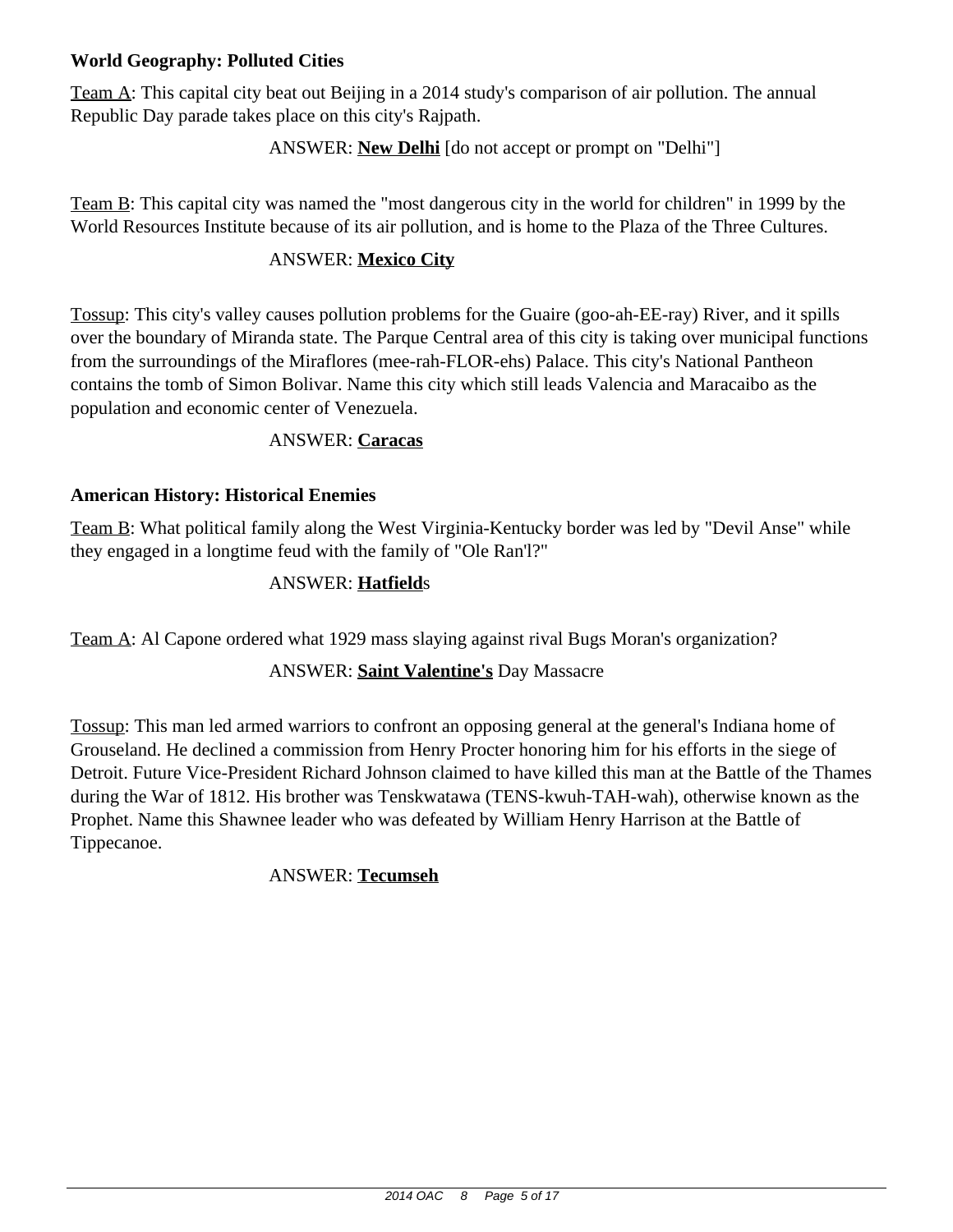1. What sole opera by Beethoven features the title character Leonore disguised as a prison guard?

2. **(MULTIPLE WORD ANSWER)** What woodcut by Albrecht Durer includes Famine and Pestilence trampling over hapless victims?

3. What political party, whose members included Charles Cotesworth Pinckney and Rufus King, disbanded after the War of 1812?

4. What is the name of the origin point of an earthquake that lies directly below the epicenter?

5. **(TWO WORD ANSWER)** What sister city of Dallas is the home of the Van Cliburn piano competition and Texas Christian University?

6. **(MULTIPLE WORD ANSWER)** What Catholic saint is known as Poverello and is known for preaching to birds?

7. **(TWO WORD ANSWER)** What heir to the throne to the Austro-Hungarian Empire was assassinated by Gavrilo Princip in 1914?

8. What American jazz singer gained fame for her rendition of "A-Tisket, A-Tasket"?

9. What medieval sect was known for traveling throughout Europe and whipping each other during the Black Death?

10. What author co-wrote several novels with Joseph Conrad and produced *The Good Soldier* and *Parade's End* on his own?

11. What Swiss-born painter created the *The Night-Hag Visiting the Lapland Witches* and *The Nightmare?*

12. What satirist wrote *Jonathan Wild* and *Tom Jones>*

13. **(MULTIPLE WORD ANSWER OR ABBREVIATION)** What American government agency was the employer of the Russian spy Robert Hanssen?

14. What Vanir Norse god receives half of the dead at her hall and owns the necklace Brisingamen?

15. Volcano craters often contain what vents that hydrogen sulfide or steam exhaust through?

16. What term in economics is the opposite of variable costs and includes expenses such as building rent?

17. What class of mathematical shapes were named by Benoit Mandelbrot, examples of which include snowflakes?

18. What is the alternate name for the Persian language?

19. What Shakespearean stock character is represented by Feste in *Twelfth Night*?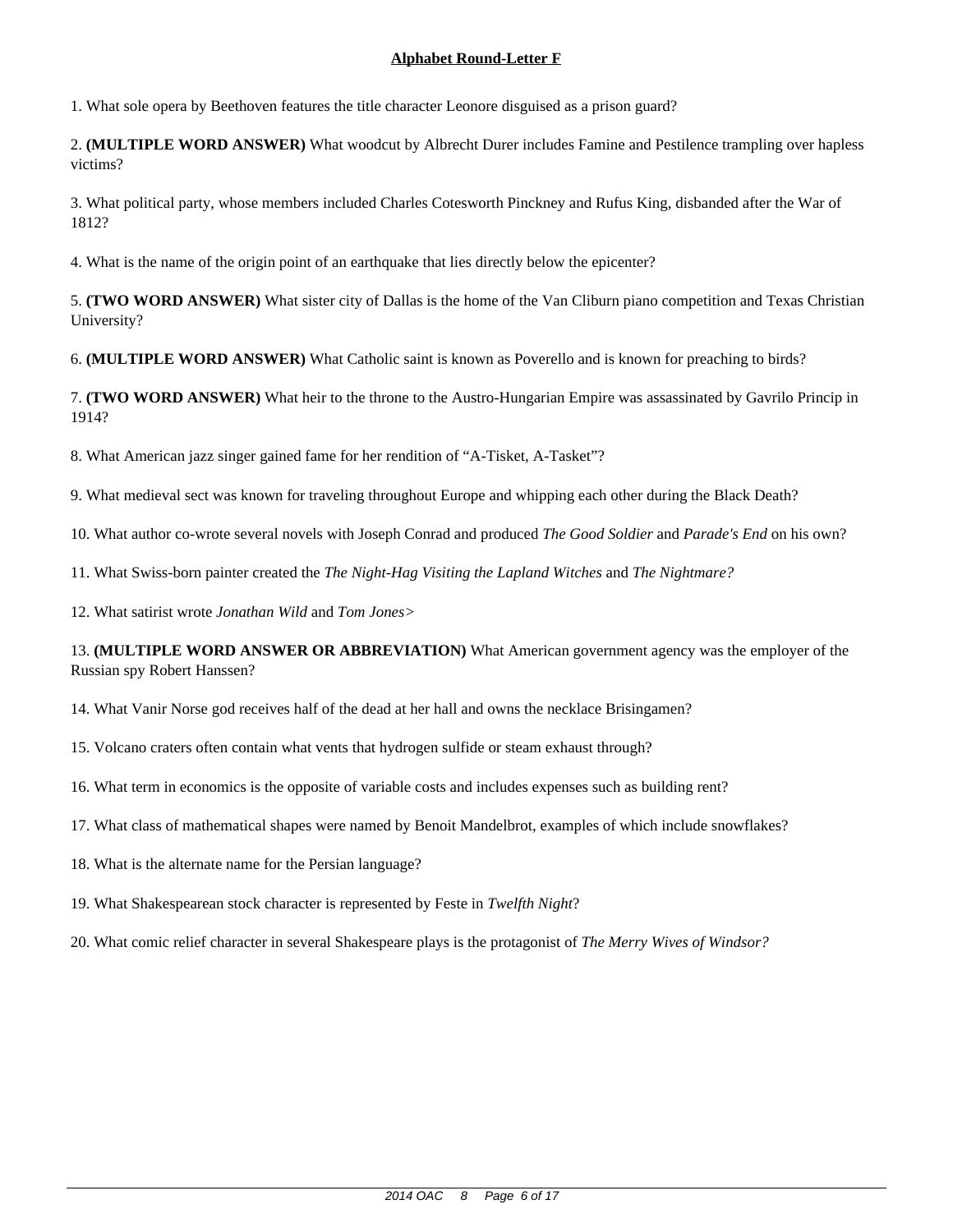## 1. *Fidelio*

- 2. *The Four Horsemen of the Apocalypse*
- 3. **Federalist** Party
- 4. **focus**
- 5. **Fort Worth**
- 6. Saint **Francis of Assisi**
- 7. **Franz Ferdinand** [or **Francis Ferdinand**]
- 8. Ella **Fitzgerald**

# 9. **flagellants**

- 10. Ford Madox **Ford**
- 11. Henry **Fuseli**
- 12. Henry **Fielding**
- 13. **Federal Bureau of Investigation** [or **FBI**]
- 14. **Freya** [or **Freyja**; do not accept "Frey" or "Freyr"]
- 15. **fumarole**s
- 16. **fixed** cost
- 17. **Fractal**
- 18. **Farsi**
- 19. **fool**
- 20. Sir John **Falstaff**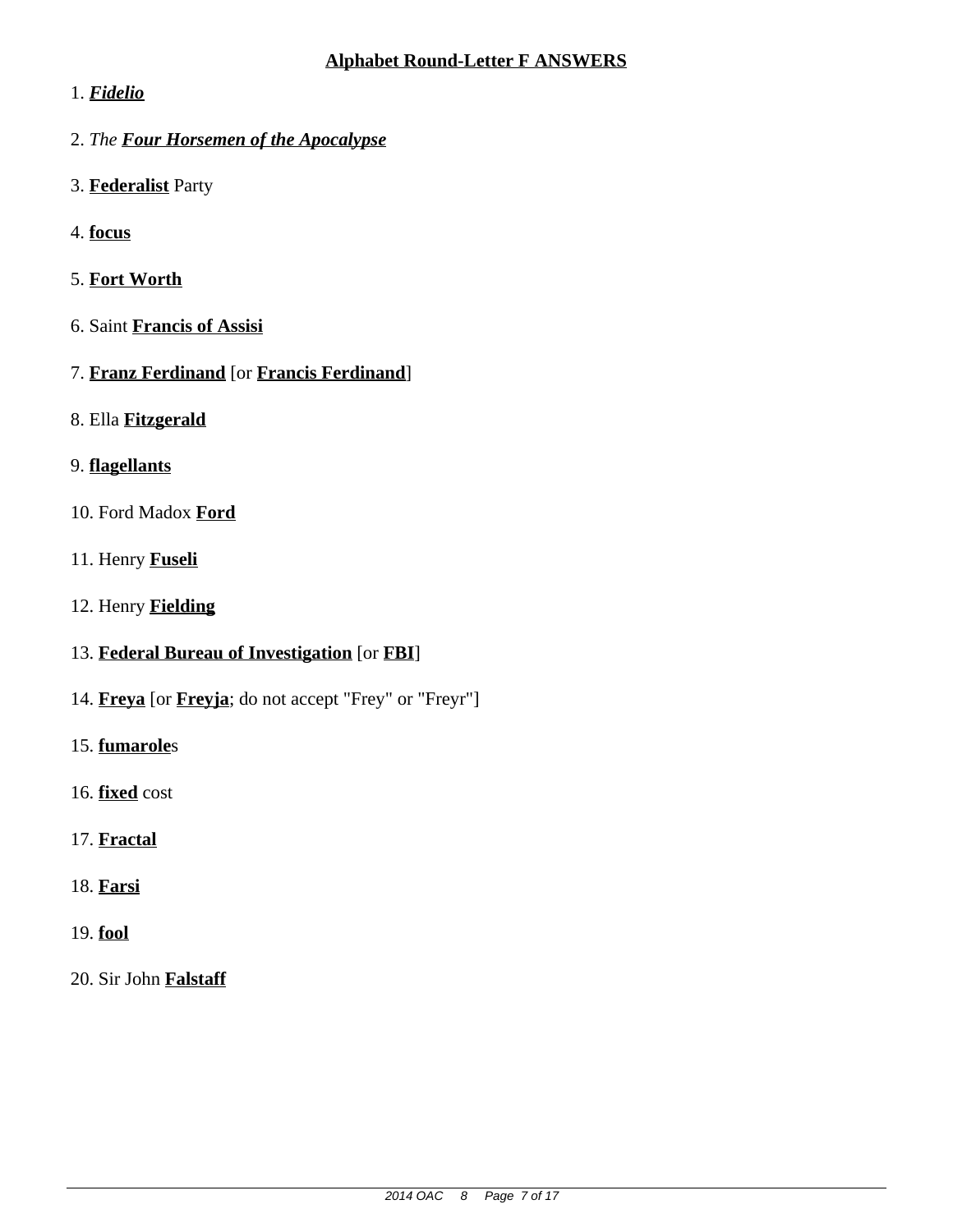#### 2014 OAC 8 Page 8 of 17

**FINAL ROUND**

1. This country was the home of a poet who wrote a work about a soul being unchained from the body during the night in *First Dream*. Another author from this country renewed interest in Sor Juana Ines de la Cruz with his *The Traps of Faith* and wrote an essay about about this country entitled *The Labryinth of Solitude*. One author from this country wrote *The Old Gringo*, a fictionalized account of Ambrose Bierce's trip to this country with the army of Pancho Villa. Name this home country of Carlos Fuentes and Octavio Paz.

#### ANSWER: **Mexico**

2. Working with one of these companies, John Jervis created the *Stourbridge Lion.* Another of these companies survived the Panic of 1873 under Jay Gould's leadership. The ICC was created to regulate prices set by these companies. Another of these companies was financed by the "Big Four," a group of philanthropists including Leland Stanford. The Union Pacific and Central Pacific were what kind of company that worked on a "transcontinental" transport system? ANSWER: **railroad** companies [or **railway** companies]

080-14-103-08102

3. Sir Philip Sidney's *Defence of Poesy* describes the common medieval practice of predicting the future by selecting a line at random from this text. One character in this text falls behind in a footrace by slipping in some blood from an animal sacrifice, but trips another competitor to allow his friend to win. Earlier in this text, Aeolus summons a storm at the behest of Juno, who hates the main character as he is a survivor from Troy. The main character wars against Turnus after fleeing Carthage following the suicide of Dido. Name this Latin epic poem written by Virgil. ANSWER: *Aeneid*

020-14-103-08103

4. The value for the glass transition in polymers is often found using a differential scanning variety of these devices. A sample is placed in a combustion crucible and ignited in the most common type of these devices found in labs, the bomb. A simple example of these devices can be created by nesting two styrofoam cups and capping them with a lid that has two holes, for a thermometer and stirrer. Identify these devices that are used to measure the heat of a reaction and heat capacity of materials. ANSWER: **calorimeter**s

066-14-103-08104

5. This man conducted a study in which clothing merchant Mr. Jacobs delivered items to Sharon, Massachusetts. He sent letters to people in Nebraska in the "small world" experiment, which introduced the idea of "six degrees of separation." In an earlier experiment, he ordered "teachers" to administer punishments to unseen "learners." Name this psychologist who tested people's willingness to follow authority by administering theoretically dangerous electric shocks. ANSWER: Stanley **Milgram**

052-14-103-08105

6. While studying at Ingolstadt, this character is inspired when he sees lightning strike a tree with immense power. This character is rescued, half-frozen, by Captain Robert Walton, whose letters provide the frame narrative of the novel in which he appears. This friend of Henry Clerval is engaged to marry Elizabeth Lavenza, who is killed on their wedding night. Identify this title character of a Mary Shelley novel, a scientist who brings his namesake "monster" to life.

ANSWER: Victor **Frankenstein**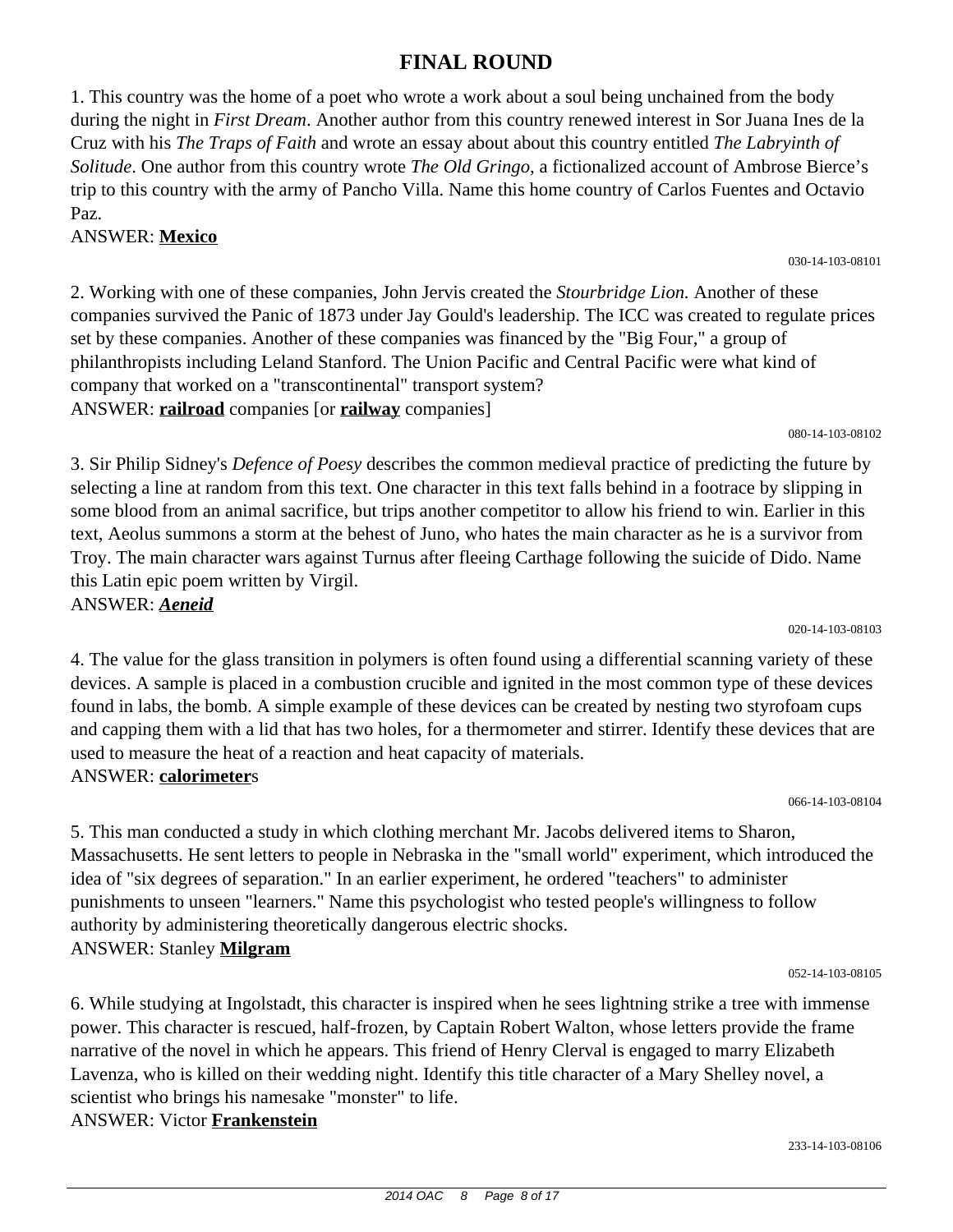7. This building was broken into several times by a youth known as "the boy Jones." Unlike similar locations such as Sandringham and Balmoral, it is not owned by an individual but rather the state. The Golden State Coach is located adjacent to this building at the John Nash-designed Royal Mews. During a war, a queen said she was glad this location was bombed because she could "look the East End in the face." The ceremony of "changing the Queen's Life Guard" occurs here. Name this palace in London, the residence of the British monarch.

## ANSWER: **Buckingham** Palace

8. This politician's 1971 election bid was grounded in a slogan for "eliminating poverty." She put her son in charge of an aggressive family planning program which controversially included sterilization quotas. She was killed en route to an interview with Peter Ustinov. Her authorization of Operation Blue Star, which was an attack on the Golden Temple of Amritsar, ultimately led to her assassination by her own Sikh bodyguards, after which she was succeeded by her son Rajiv. Identify this daughter of Jawaharlal (jah-WAH-hur-lol) Nehru and first female prime minister of India. ANSWER: **I**ndira Priyadarshini **Gandhi** [prompt on **Gandhi**]

189-14-103-08108

052-14-103-08107

9. This man depicted himself surrounded by owls and bats in *The Sleep of Reason Produces Monsters.* This artist depicted a nude scene of a reclining woman, which can be found in the Prado next to his "clothed" version of the same woman. This man also painted the scene of a demonic creature consuming his offspring as a part of his *Black Paintings* series. Name this Spanish artist of *Saturn Devouring His Children* who painted the massacre of Spanish citizens by Napoleon's army in *The Third of May, 1808.* ANSWER: Francisco **Goya**

227-14-103-08109

10. During this war, two battles were fought at St. Albans, the latter of which led to Henry VI's release from captivity. Richard Neville became known as Warwick the Kingmaker for his actions during this conflict. In its climactic clash, Richard III exclaimed, "A horse, a horse, my kingdom for a horse!" before dying at Bosworth Field. Identify these fifteenth-century English conflicts between the Houses of Lancaster and York, named for their red and white floral emblems. ANSWER: Wars of the **Roses**

233-14-103-08110

11. If a function satisfies Laplace's (luh-PLOSS-iz) equation, then its mean value on the surface of this figure equals its value at this figure's center. The gravitational force exerted by a shell of this shape on a particle inside the shell is always zero. The constant of proportionality for moment of inertia of a hollow one of these is two-thirds, while a solid one has constant two-fifths. This is the shape of the orbital with azimuthal quantum number zero, known as the s orbital. Identify this shape which has volume four-thirds pi r-cubed.

ANSWER: **sphere**s [or word forms, such as **spherical**]

12. This man ordered the hasty construction of the Sviyazhsk (svee-ESK) fort during his campaign against Kazan. In a movie about this man, a feast changes from black and white to color when some of his bodyguards begin to dance. This subject of a 1944 Sergei Eisenstein film celebrated his conquest of Kazan by having St. Basil's Cathedral built. This ruler founded the oprichniki (op-rich-NEE-kee) after his wife Anastasia died. Name this tsar of Russia known for his extreme cruelty.

ANSWER: **Ivan the Terrible** [or **Ivan IV**; or **Ivan the Awesome**; prompt on **Ivan**]

186-14-103-08112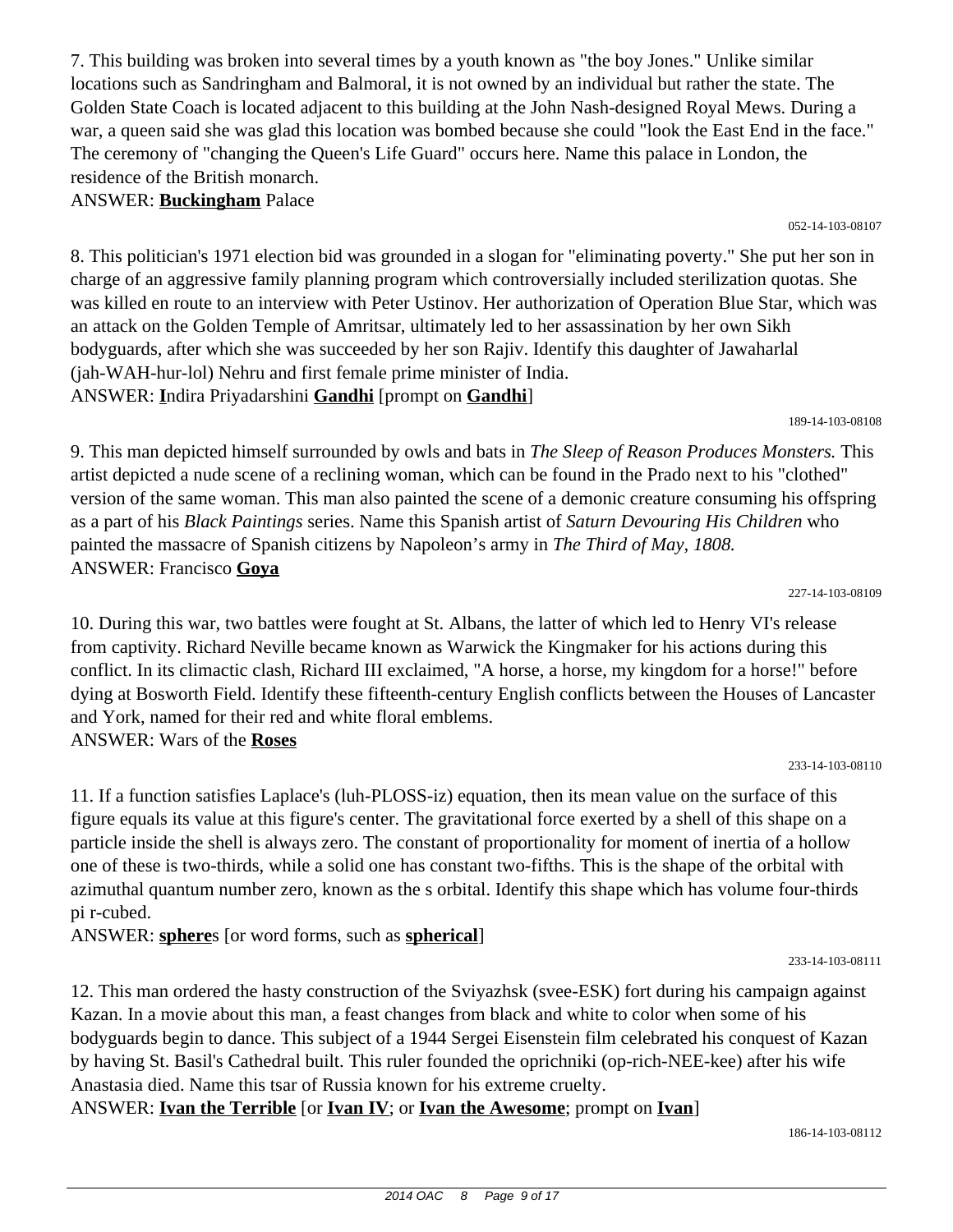13. During this day, believers practice vidui (vee-doo-EE) in order to amend their yearly fate in the Book of Life. This day names a 1973 war between an Egypt-led Arab coalition and Israel, also known as the Ramadan War. Services on this holiday begin with the Kol Nidre (cole NEE-dray) prayer, and it marks the end of the High Holy Days. This day, marked by fasting and asking for God's forgiveness, falls nine days after the new year, Rosh Hashanah. Name this Jewish day of atonement. ANSWER: **Yom Kippur**

005-14-103-08113

14. Music from this country came to international attention thanks to the score for its film *Black Orpheus*. A recording of "Desafinado" by Charlie Byrd and Stan Getz helped popularize its music in the United States. Joao Gilberto and Antonio Carlos Jobim helped develop a style of music in this country whose name roughly means "new wave." Name this home country of *bossa nova* music, whose popular song "The Girl from Ipanema" is named for a district in Rio de Janeiro. ANSWER: **Brazil**

080-14-103-08114

15. The influence of this group increased when Peter Porter took over the House Committee on Foreign Affairs and Langdon Cheves became the chairman of the House Ways and Means Committee. John Randolph coined this term, which denoted a group of politicians from Southern and Western states. Some elements of this faction, led by Henry Clay, agitated for an invasion of Canada. Identify these Democratic-Republicans who convinced James Madison to enter a conflict with Britain in 1812. ANSWER: **war hawk**s

020-14-103-08115

16. The main character of this novel speaks to the private investigator Britten and tries to frame Jan Erlone for a crime. Bessie Mears hides for a time with the protagonist before he kills her and throws her body down an air shaft. The Communist Boris Max represents the protagonist of this novel in trial, which sentences that character to death for the murder of Mary Dalton, a young white woman. Name this novel written about Bigger Thomas by Richard Wright. ANSWER: *Native Son*

17. A theory that attempts to explain this phenomenon argues the substantial gelatinosa in the dorsal horn of the spinal cord contains a "gate" that controls it. Although it is not fever, drugs that suppress this phenomenon include ketobemidone (KEY-toh-bem-EH-doan) and paracetamol (PAIR-uh-CEET-uh-mall). It is caused by contact between the medial epicondyle (EH-puh-CON-dial) of the humerus and the ulnar nerve. This sense is removed by the chemicals lidocaine and novocaine, which are both anesthetics. Identify this feeling which may accompany burns or broken bones.

ANSWER: **pain** [or **nociception**; prompt on **touch**; prompt on **suffering**]

239-14-103-08117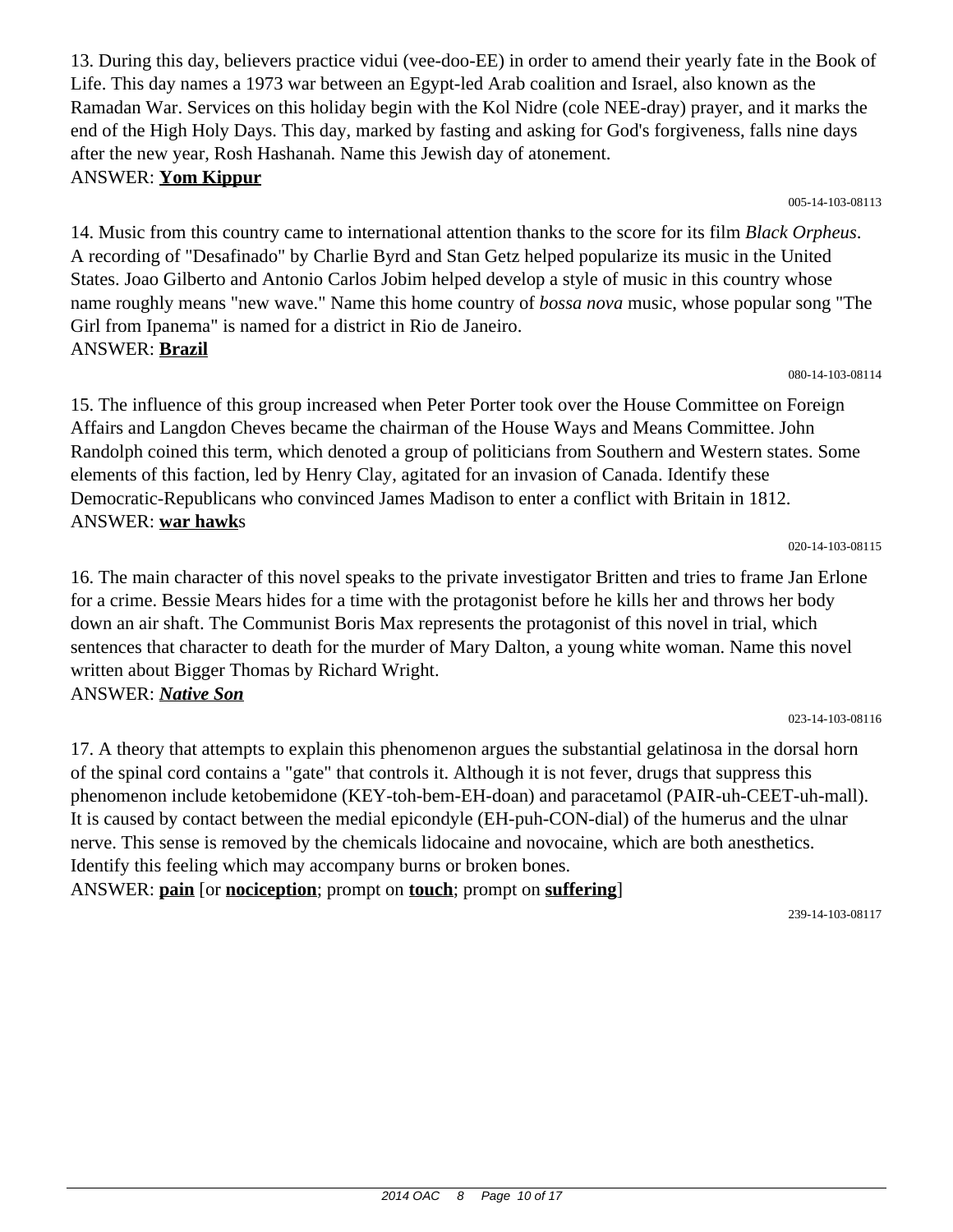18. In one of this author's books, he writes that he feels like a chess piece that has been told it cannot move by an opponent, and he asks whether a quick death is preferable to being trampled to death by geese. This author contrasted the happy "knight of faith" with the "knight of infinite resignation." He explored the anxiety Abraham felt when being told to sacrifice Isaac. This man used such aliases as "Johannes de Silentio" and "Hilarius Bookbinder." Name this Danish philosopher who wrote *Fear and Trembling* and *Either/Or.*

ANSWER: Søren Aabye **Kierkegaard** [or Johannes de **Silentio** until it is read; or Victor **Eremita**; or William **Afham**; or Frater **Taciturnus**; or Constantin **Constantius**; or Vigilius **Haufniensis**; or Nicolaus **Notabene**; or A.B.C.D E.F. **Godthaab**; or A.B.C.D.E.F. **Rosenblad**; or **Inter et Inter**; or **Procul**; or Captain **Scipio**; or **Judge William**; or **A.F.**; or Hilarius **Bookbinder** until it is read; or Johannes **Climacus**; or  $\underline{H.H.}$ ; or  $\underline{Anti-Climacus}$ ; prompt on  $\underline{A}$ ; prompt on  $\underline{B}$ ]

052-14-103-08118

19. This man supposedly dismissed the report of two Yale professors about "rocks that fell from the sky." This scientist was inspired by the Chinese to create a "Great Clock" that used a gong to signal the hour. Though not Franklin, he wrote to John Jay about interchangeable parts while ambassador to France in 1785. He ordered an expedition that documented hundreds of new species in the as-yet-unexplored Louisiana Purchase, which he made. Name this man who designed the University of Virginia campus and his home, Monticello, and also ordered the Lewis & Clark Expedition. ANSWER: Thomas **Jefferson**

239-14-103-08119

20. This goddess pulled a handful of hair out of the chest of Brontes after he placed her on his knee. This goddess killed the giants Otus and Ephialtes by tricking them into throwing a spear at each other. This goddess sent a boar to rampage through Calydon. Actaeon was transformed into a stag after he witnessed her bathing in a stream, and Leto gave birth to this goddess on Delos with her brother. Name this Greco-Roman goddess of the moon and the twin sister of Apollo. ANSWER: **Artemis** [or **Diana**]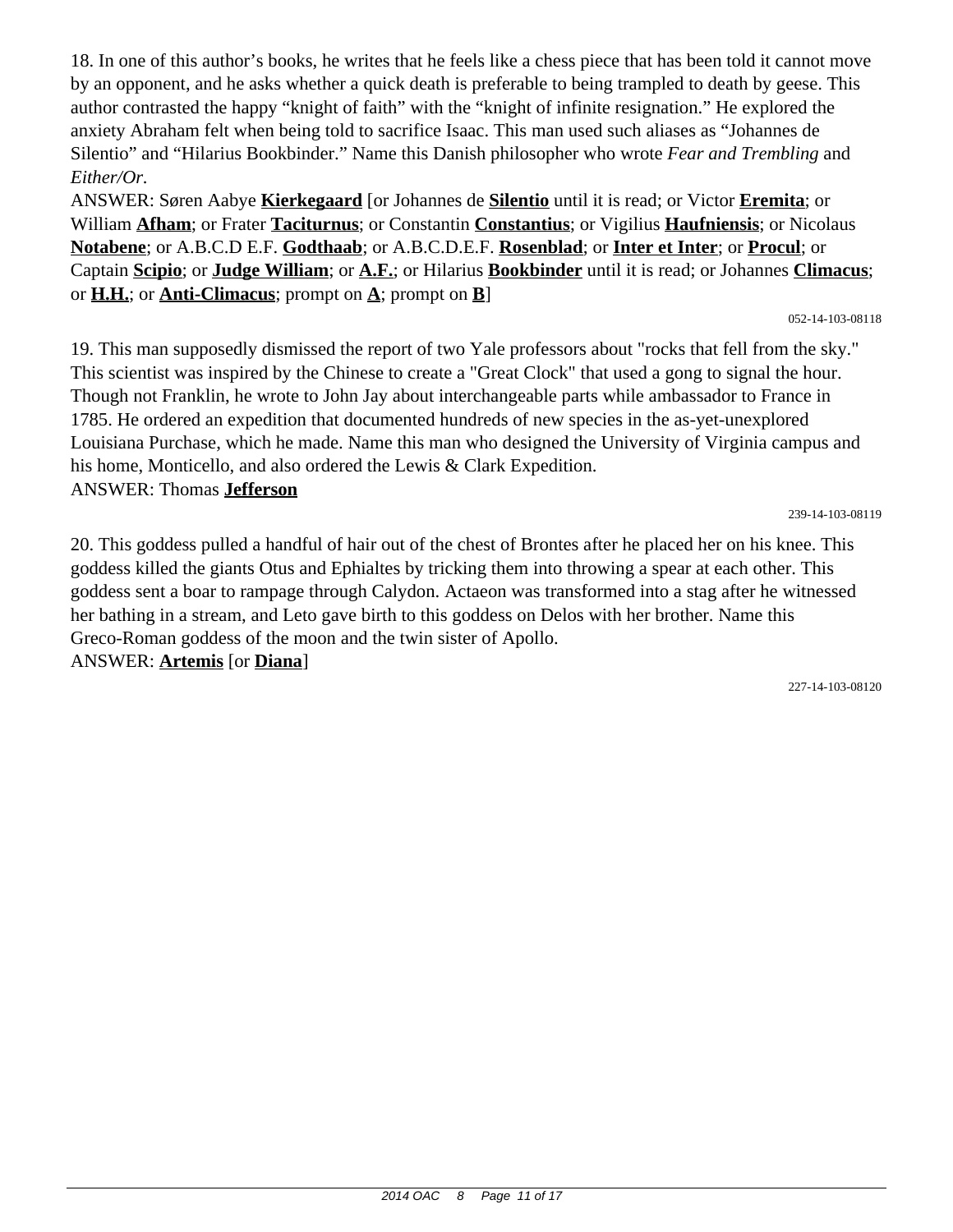1. What sole opera by Beethoven features the title character Leonore disguised as a prison guard?

2. **(MULTIPLE WORD ANSWER)** What woodcut by Albrecht Durer includes Famine and Pestilence trampling over hapless victims?

3. What political party, whose members included Charles Cotesworth Pinckney and Rufus King, disbanded after the War of 1812?

4. What is the name of the origin point of an earthquake that lies directly below the epicenter?

5. **(TWO WORD ANSWER)** What sister city of Dallas is the home of the Van Cliburn piano competition and Texas Christian University?

6. **(MULTIPLE WORD ANSWER)** What Catholic saint is known as Poverello and is known for preaching to birds?

7. **(TWO WORD ANSWER)** What heir to the throne to the Austro-Hungarian Empire was assassinated by Gavrilo Princip in 1914?

8. What American jazz singer gained fame for her rendition of "A-Tisket, A-Tasket"?

9. What medieval sect was known for traveling throughout Europe and whipping each other during the Black Death?

10. What author co-wrote several novels with Joseph Conrad and produced *The Good Soldier* and *Parade's End* on his own?

11. What Swiss-born painter created the *The Night-Hag Visiting the Lapland Witches* and *The Nightmare?*

12. What satirist wrote *Jonathan Wild* and *Tom Jones>*

13. **(MULTIPLE WORD ANSWER OR ABBREVIATION)** What American government agency was the employer of the Russian spy Robert Hanssen?

14. What Vanir Norse god receives half of the dead at her hall and owns the necklace Brisingamen?

15. Volcano craters often contain what vents that hydrogen sulfide or steam exhaust through?

16. What term in economics is the opposite of variable costs and includes expenses such as building rent?

17. What class of mathematical shapes were named by Benoit Mandelbrot, examples of which include snowflakes?

18. What is the alternate name for the Persian language?

19. What Shakespearean stock character is represented by Feste in *Twelfth Night*?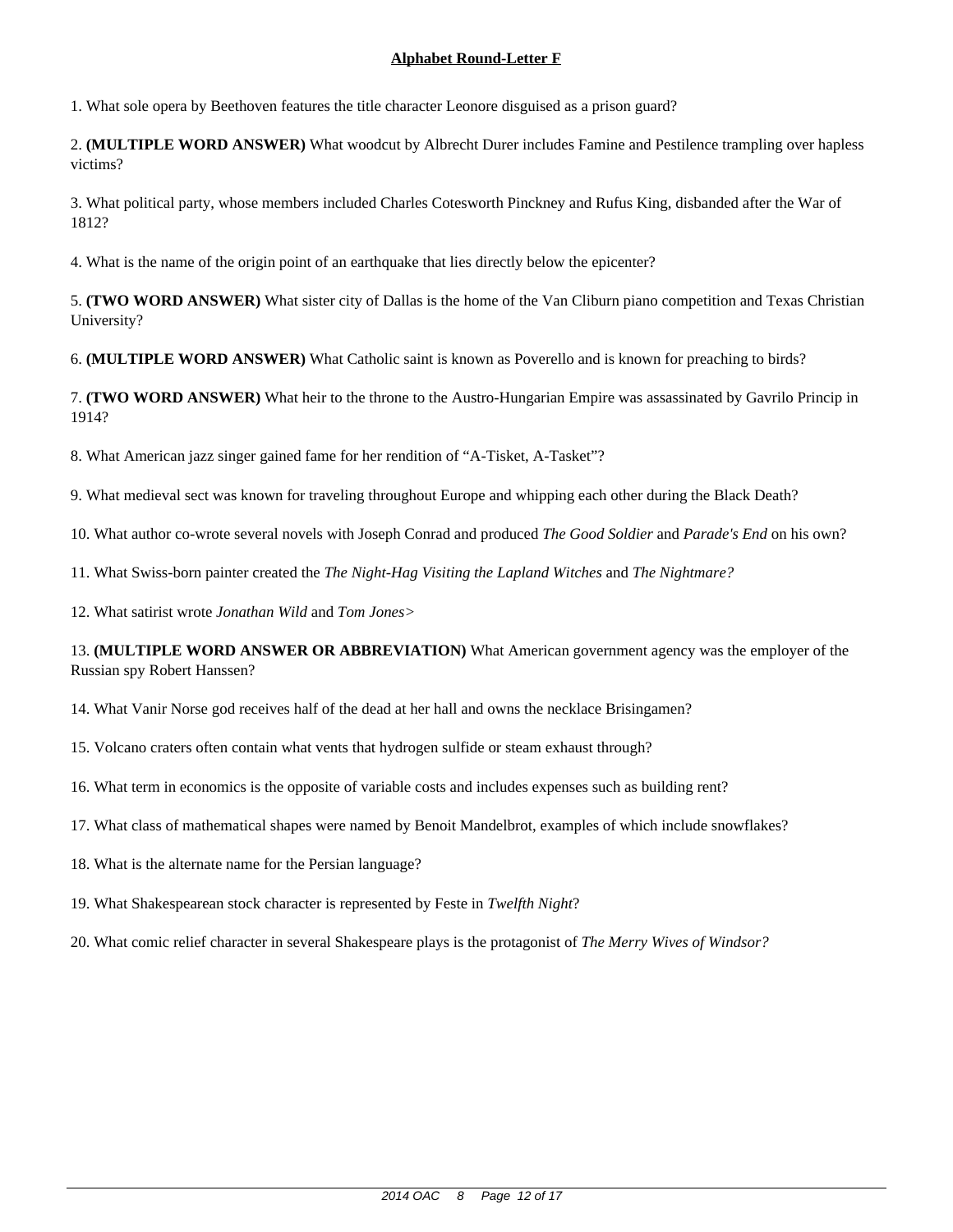1. What sole opera by Beethoven features the title character Leonore disguised as a prison guard?

2. **(MULTIPLE WORD ANSWER)** What woodcut by Albrecht Durer includes Famine and Pestilence trampling over hapless victims?

3. What political party, whose members included Charles Cotesworth Pinckney and Rufus King, disbanded after the War of 1812?

4. What is the name of the origin point of an earthquake that lies directly below the epicenter?

5. **(TWO WORD ANSWER)** What sister city of Dallas is the home of the Van Cliburn piano competition and Texas Christian University?

6. **(MULTIPLE WORD ANSWER)** What Catholic saint is known as Poverello and is known for preaching to birds?

7. **(TWO WORD ANSWER)** What heir to the throne to the Austro-Hungarian Empire was assassinated by Gavrilo Princip in 1914?

8. What American jazz singer gained fame for her rendition of "A-Tisket, A-Tasket"?

9. What medieval sect was known for traveling throughout Europe and whipping each other during the Black Death?

10. What author co-wrote several novels with Joseph Conrad and produced *The Good Soldier* and *Parade's End* on his own?

11. What Swiss-born painter created the *The Night-Hag Visiting the Lapland Witches* and *The Nightmare?*

12. What satirist wrote *Jonathan Wild* and *Tom Jones>*

13. **(MULTIPLE WORD ANSWER OR ABBREVIATION)** What American government agency was the employer of the Russian spy Robert Hanssen?

14. What Vanir Norse god receives half of the dead at her hall and owns the necklace Brisingamen?

15. Volcano craters often contain what vents that hydrogen sulfide or steam exhaust through?

16. What term in economics is the opposite of variable costs and includes expenses such as building rent?

17. What class of mathematical shapes were named by Benoit Mandelbrot, examples of which include snowflakes?

18. What is the alternate name for the Persian language?

19. What Shakespearean stock character is represented by Feste in *Twelfth Night*?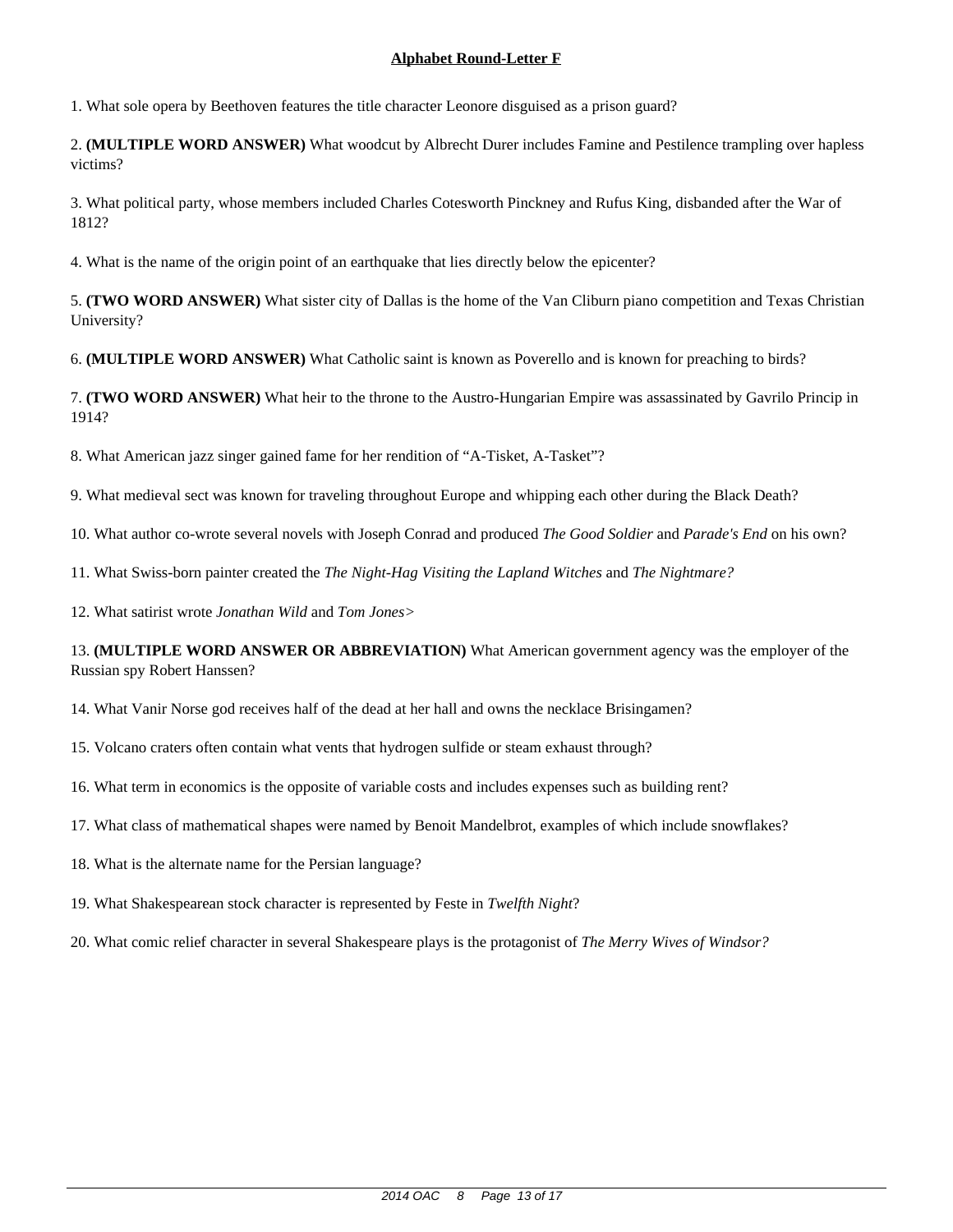1. What sole opera by Beethoven features the title character Leonore disguised as a prison guard?

2. **(MULTIPLE WORD ANSWER)** What woodcut by Albrecht Durer includes Famine and Pestilence trampling over hapless victims?

3. What political party, whose members included Charles Cotesworth Pinckney and Rufus King, disbanded after the War of 1812?

4. What is the name of the origin point of an earthquake that lies directly below the epicenter?

5. **(TWO WORD ANSWER)** What sister city of Dallas is the home of the Van Cliburn piano competition and Texas Christian University?

6. **(MULTIPLE WORD ANSWER)** What Catholic saint is known as Poverello and is known for preaching to birds?

7. **(TWO WORD ANSWER)** What heir to the throne to the Austro-Hungarian Empire was assassinated by Gavrilo Princip in 1914?

8. What American jazz singer gained fame for her rendition of "A-Tisket, A-Tasket"?

9. What medieval sect was known for traveling throughout Europe and whipping each other during the Black Death?

10. What author co-wrote several novels with Joseph Conrad and produced *The Good Soldier* and *Parade's End* on his own?

11. What Swiss-born painter created the *The Night-Hag Visiting the Lapland Witches* and *The Nightmare?*

12. What satirist wrote *Jonathan Wild* and *Tom Jones>*

13. **(MULTIPLE WORD ANSWER OR ABBREVIATION)** What American government agency was the employer of the Russian spy Robert Hanssen?

14. What Vanir Norse god receives half of the dead at her hall and owns the necklace Brisingamen?

15. Volcano craters often contain what vents that hydrogen sulfide or steam exhaust through?

16. What term in economics is the opposite of variable costs and includes expenses such as building rent?

17. What class of mathematical shapes were named by Benoit Mandelbrot, examples of which include snowflakes?

18. What is the alternate name for the Persian language?

19. What Shakespearean stock character is represented by Feste in *Twelfth Night*?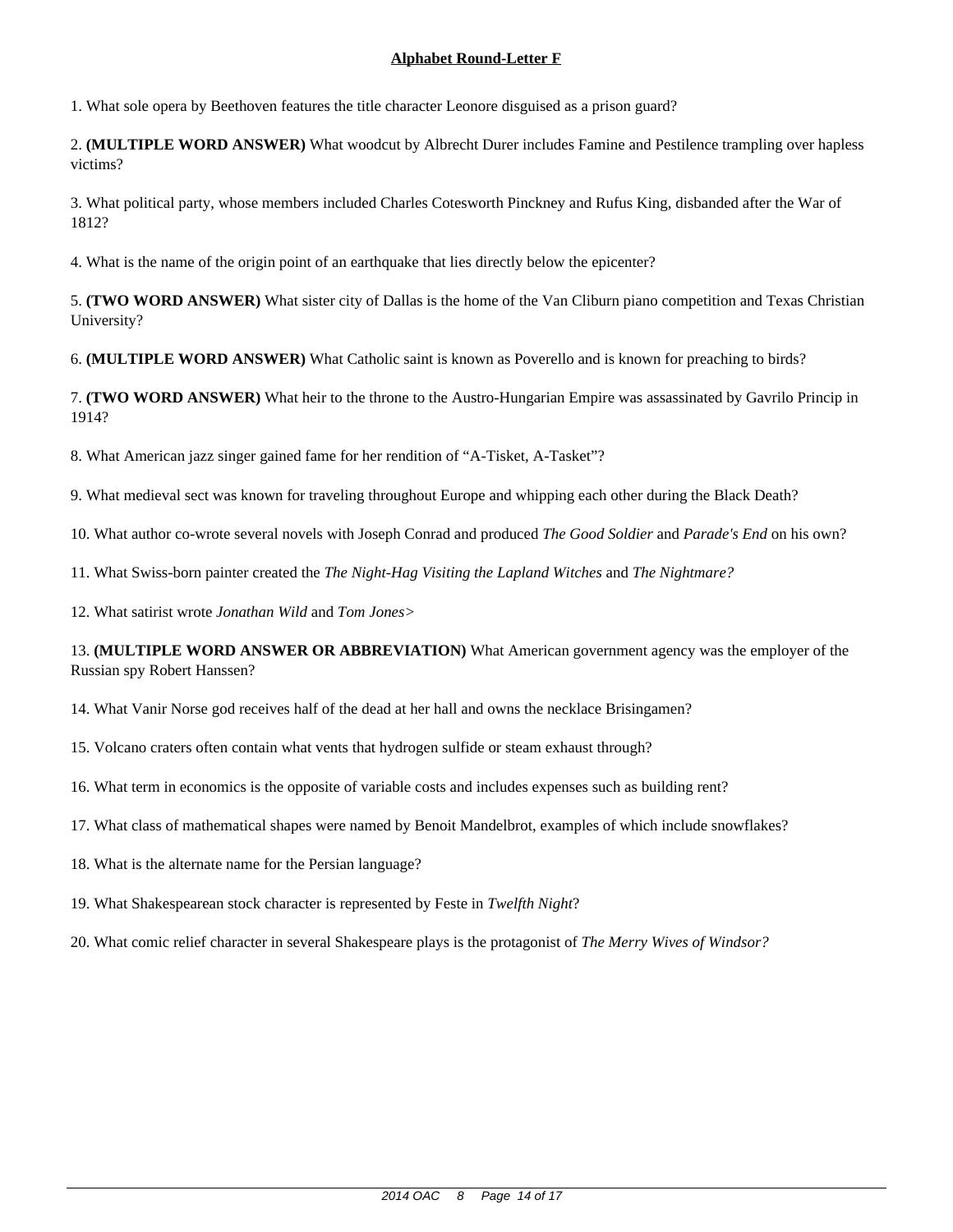1. What sole opera by Beethoven features the title character Leonore disguised as a prison guard?

2. **(MULTIPLE WORD ANSWER)** What woodcut by Albrecht Durer includes Famine and Pestilence trampling over hapless victims?

3. What political party, whose members included Charles Cotesworth Pinckney and Rufus King, disbanded after the War of 1812?

4. What is the name of the origin point of an earthquake that lies directly below the epicenter?

5. **(TWO WORD ANSWER)** What sister city of Dallas is the home of the Van Cliburn piano competition and Texas Christian University?

6. **(MULTIPLE WORD ANSWER)** What Catholic saint is known as Poverello and is known for preaching to birds?

7. **(TWO WORD ANSWER)** What heir to the throne to the Austro-Hungarian Empire was assassinated by Gavrilo Princip in 1914?

8. What American jazz singer gained fame for her rendition of "A-Tisket, A-Tasket"?

9. What medieval sect was known for traveling throughout Europe and whipping each other during the Black Death?

10. What author co-wrote several novels with Joseph Conrad and produced *The Good Soldier* and *Parade's End* on his own?

11. What Swiss-born painter created the *The Night-Hag Visiting the Lapland Witches* and *The Nightmare?*

12. What satirist wrote *Jonathan Wild* and *Tom Jones>*

13. **(MULTIPLE WORD ANSWER OR ABBREVIATION)** What American government agency was the employer of the Russian spy Robert Hanssen?

14. What Vanir Norse god receives half of the dead at her hall and owns the necklace Brisingamen?

15. Volcano craters often contain what vents that hydrogen sulfide or steam exhaust through?

16. What term in economics is the opposite of variable costs and includes expenses such as building rent?

17. What class of mathematical shapes were named by Benoit Mandelbrot, examples of which include snowflakes?

18. What is the alternate name for the Persian language?

19. What Shakespearean stock character is represented by Feste in *Twelfth Night*?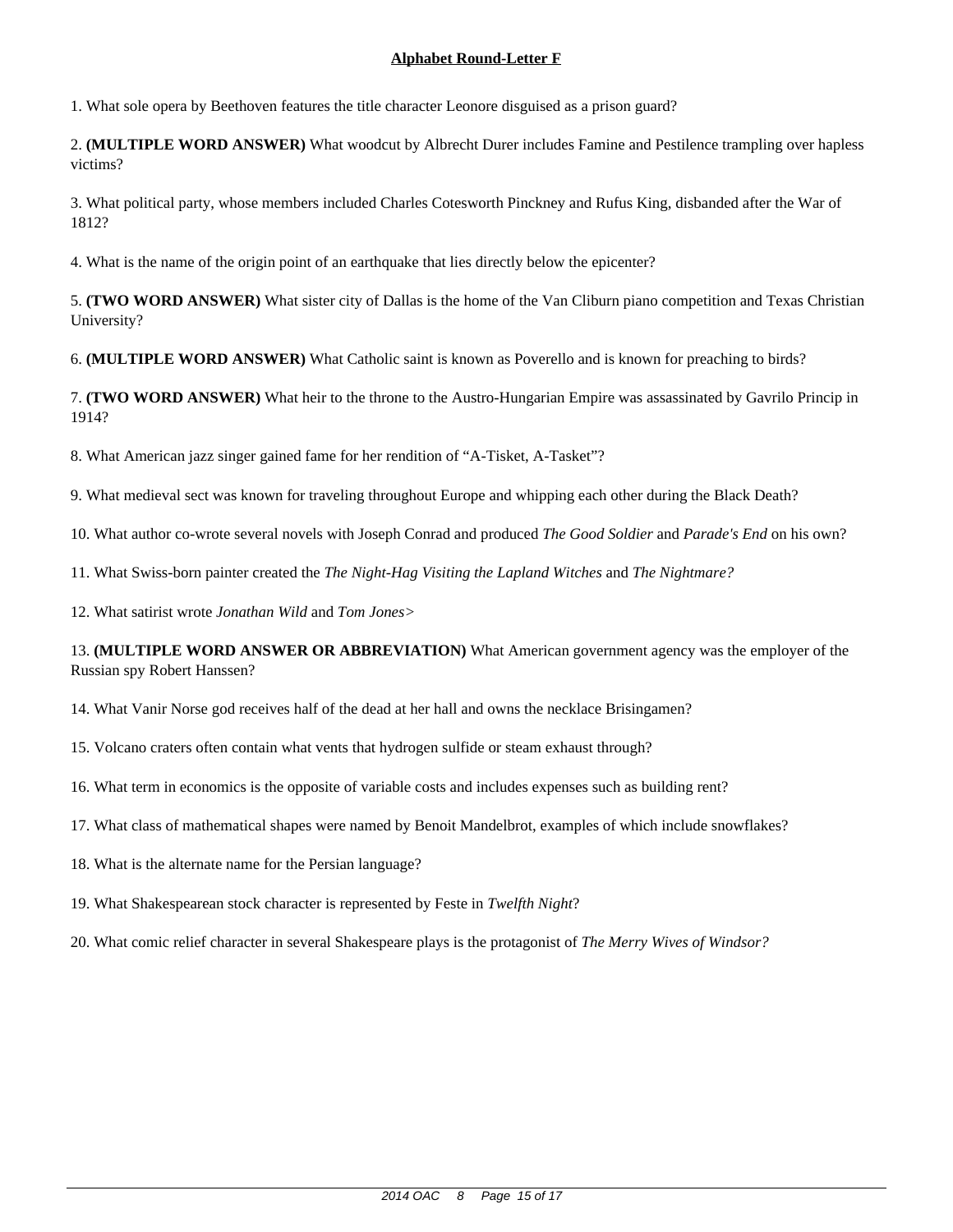| 3.<br><u> 1988 - Johann Stoff, deutscher Stoffen und der Stoffen und der Stoffen und der Stoffen und der Stoffen und der Stoffen und der Stoffen und der Stoffen und der Stoffen und der Stoffen und der Stoffen und der Stoffen und d</u> |
|--------------------------------------------------------------------------------------------------------------------------------------------------------------------------------------------------------------------------------------------|
|                                                                                                                                                                                                                                            |
| $5.$ $\overline{\phantom{a}}$                                                                                                                                                                                                              |
| $6.$ $\overline{\phantom{a}}$                                                                                                                                                                                                              |
|                                                                                                                                                                                                                                            |
|                                                                                                                                                                                                                                            |
|                                                                                                                                                                                                                                            |
|                                                                                                                                                                                                                                            |
|                                                                                                                                                                                                                                            |
|                                                                                                                                                                                                                                            |
|                                                                                                                                                                                                                                            |
|                                                                                                                                                                                                                                            |
|                                                                                                                                                                                                                                            |
|                                                                                                                                                                                                                                            |
|                                                                                                                                                                                                                                            |
| 18.                                                                                                                                                                                                                                        |
|                                                                                                                                                                                                                                            |
| 20.                                                                                                                                                                                                                                        |